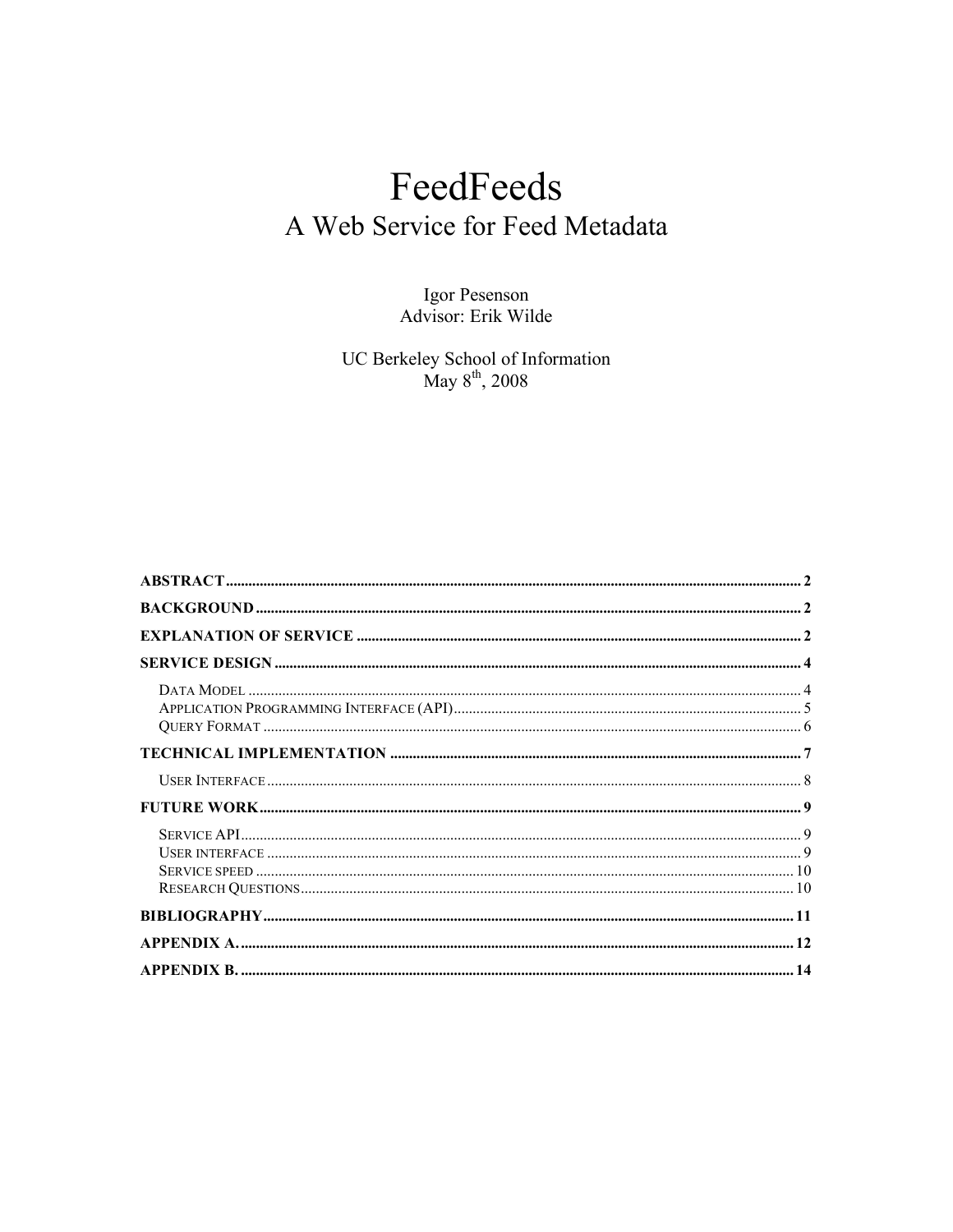## **Abstract**

Feeds have become an important information channel on the Web, but the management of feed metadata has so far received little attention. It is difficult for feed consumers to locate, evaluate, and share feeds as well as manage feed subscriptions across multiple platforms. It is also difficult for feed publishers to categorize and present more than a few feeds in an effective manner.

We are proposing a web-based service to address some of these problems. The service will manage feed metadata and will allow any number of interfaces to be built on it. For example, there will be an interface for feed consumers that will enable them to manage their feed subscriptions in one location. There would also be an interface for feed producers to categorize and publish their feeds.

This report presents the design of the service and discusses the lessons learned during the implementation of the prototype.

# **Background<sup>1</sup>**

Syndication of web information using feeds is now common. There are a number of  $XML$ -based document formats used for feeds – over ten different  $RSS<sup>2</sup>$  standards as well as the Atom [2] standard. The Atom Publishing Protocol (AtomPub) [3] has been developed to specify how Atom XML documents are to be exchanged. It appears that a technical infrastructure for syndication using feeds is now in place.

Awareness of feeds, however, is very low – a report by Yahoo on RSS [4] use in 2005 found that 12% of users are aware of RSS and only 4% have knowingly used RSS. There are probably a number of reasons for this but one is lack of support for user adoption of the technology. Apart from feed readers there is little support for users locating, evaluating, sharing and generally managing feeds. Support for publishing and presenting feeds to users is also almost non-existent. To create a large number of feeds and let consumers select ones of interest, for example, would currently be accomplished by presenting the feeds as a long list on the publisher's website.

## **Explanation of Service**

The service will be a backend, accessible via an API, and will provide feed metadata storage, manipulation and user authentication. User interfaces are to be constructed on

<sup>&</sup>lt;sup>1</sup> For a more complete introduction to feeds and feed use see Wilde, Pesenson [1]

<sup>2</sup> RSS stands for Really Simple Syndication or Rich Site Summary.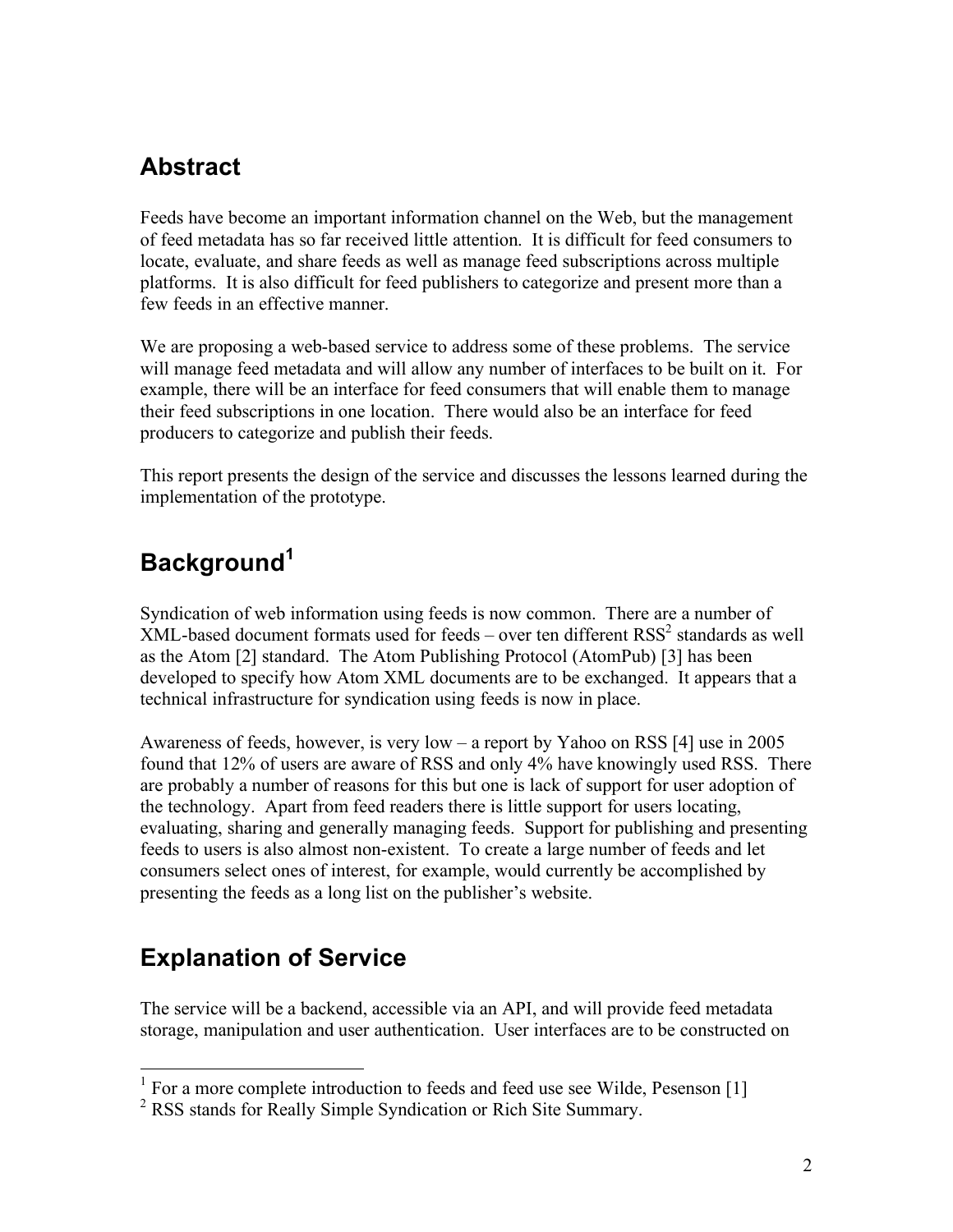top of it and it is easiest to explain the functionality of the FeedFeeds service via one of these interfaces.

The most intuitive user interface to build is one for people who are consuming a lot of web feeds. This is analogous to how the del.icio.us service [5] works for websites. People use del.icio.us to maintain a central repository of their web bookmarks. They can organize the bookmarks by tagging them, storing descriptions of them, and combining them into bundles. Users can discover new bookmarks by viewing what other users are storing. A user interface to the FeedFeed service would be very similar except instead of storing and managing web bookmarks it would deal with web feeds. For sake of convenience we will call this user interface to the FeedFeeds service www.cafs.com (Consumers' Awesome Feed Service).

Consider the following use example. Joe the user goes to cafs.com and creates a log in. When he does so the cafs.com service contacts the FeedFeed service and asks it to create a new identity for Joe. Joe then proceeds to import feeds into his cafs.com account by uploading OPML files<sup>3</sup> as well as individually submitting feeds. Every time Joe adds a feed the cafs.com service sends requests to the FeedFeeds service to add the feed to his account. As the FeedFeeds service analyzes the incoming feeds it pulls out and stores some publisher-provided metadata from the feeds, especially any categories that might have been provided publishers. At the same time it stores other metadata useful for Joe such as the date he subscribed to each feed, any categories he chose to add to the feed, and any other descriptive notes he added. The FeedFeeds service then provides all of this metadata to cafs.com which can presented it to Joe. Joe can use the categories, which we will also call tags, to select subsets from all of his feeds. Clicking on category "mobile," for example, Joe will see all feeds he had marked with that tag. Joe can then click the "export" button and use the resulting OPML file to subscribe his cell phone to those feeds.

The reason the user interface is decoupled from the FeedFeeds service is because this allows for a number of different interfaces to be built on the same base. Figure  $1<sup>4</sup>$  shows what information flow might look like if two different interfaces were built on the FeedFeed service – one for feed consumers and one for feed publishers.

<sup>&</sup>lt;sup>3</sup> Outline Processor Markup Language (OPML) is a common method of exporting and importing lists of feeds into and out of feed readers, see [6]

 $4$  Taken from [1]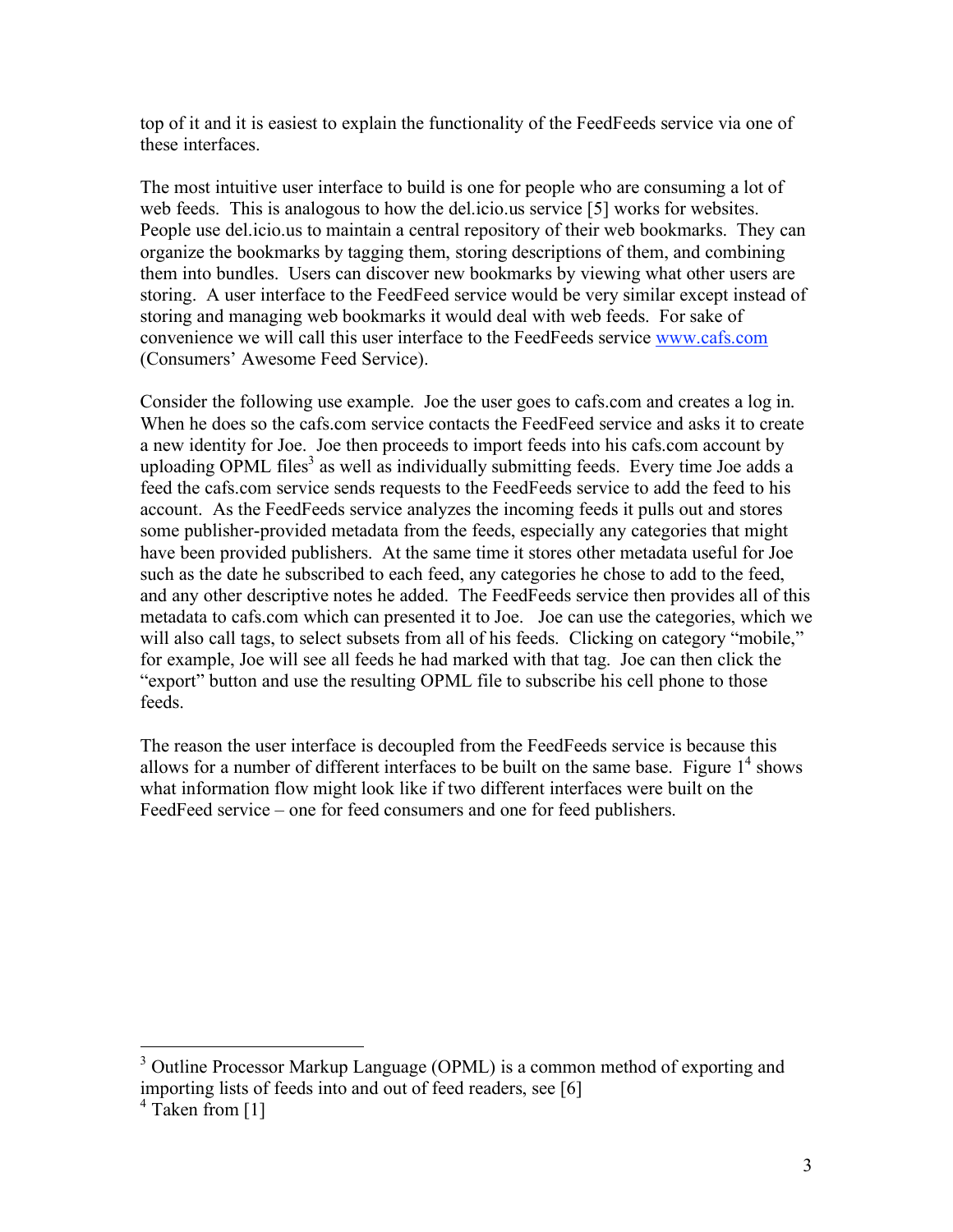

**Figure 1. How FeedFeed Service could work with a user interface for publishers and consumers.**

Consider the following information flow. A large publisher, such as a newspaper, is creating lots of content on the web (information resources). At the same time its content management system is producing dozens of feeds that summarize this content. The content management system is set up to submit the feeds to a feed publishing service – we will call it www.pafs.com (Publishers' Awesome Feed Service). The pafs.com service passes the feeds to the FeedFeeds service which validates their classification against a scheme the publisher had provided. The FeedFeeds service stores the feeds and provides the metadata for management at pafs.com and consumers to discover at cafs.com. Joe is browsing for feeds tagged "news" and "africa" using cafs.com and comes across several feeds produced by the newspaper publisher. Joe then adds these feeds to his account.

## **Service Design**

### *Data Model*

The data model for FeedFeeds is demonstrated in Figure 2. There are four major entities – Users, Feeds, Tags, and Resources. Resources are the web resources where the feeds originate. So the resource could be "BBC – World News website" and one of the feeds could be "Daily Africa news." Every feed subscription by a given user is distinct from subscription to the same feed by a different user.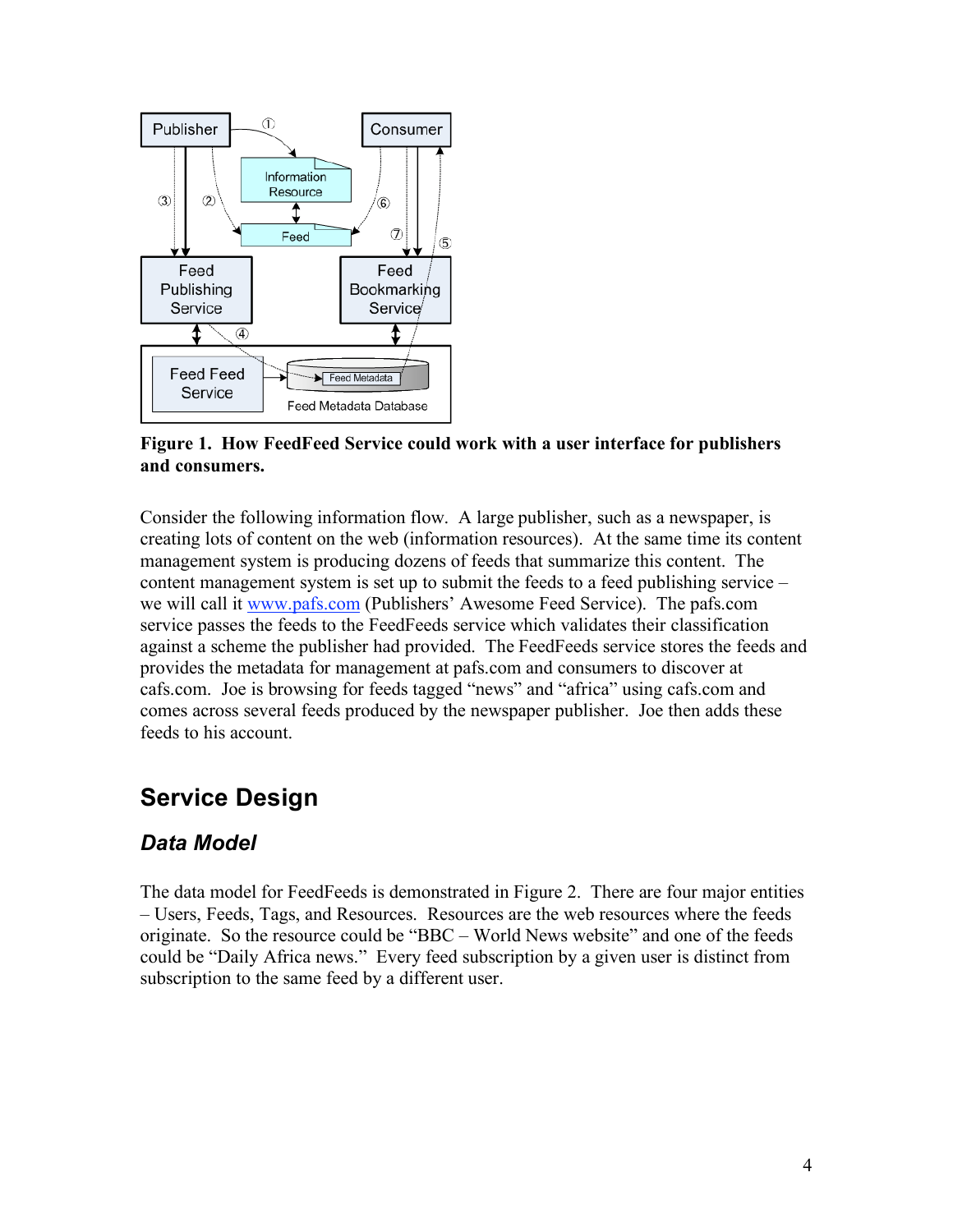

**Figure 2. FeedFeeds data model**

### *Application Programming Interface (API)*

Since the major resources managed by the service are feeds the service will use the Atom feed format to store and exchange information. The service will use the Atom Publishing Protocol so that its application programming interface (API) is REST-ful and standardized. The API is detailed in Figure 3.

#### **Figure 3. AtomPub based API for FeedFeed**

| <b>Action</b>                           | Http<br>Method | <b>URI</b>                                | <b>HTTP Content</b>                             | <b>Return Value</b>                                                                                       |
|-----------------------------------------|----------------|-------------------------------------------|-------------------------------------------------|-----------------------------------------------------------------------------------------------------------|
| Get service<br>document for<br>feedfeed | <b>GET</b>     | http://feedfeed.org                       | none                                            | Service document for feedfeed<br>listing all collections; 200                                             |
| Get user's<br>subscriptions             | <b>GET</b>     | http://feedfeed.org/userid                | none                                            | atom: feed document where<br>each entry is a feed. It<br>includes the complete list of<br>categories; 200 |
| Input a feed                            | <b>POST</b>    | http://feedfeed.org/userid                | Feed document as<br>created by the<br>publisher | feedID or URI identifying the<br>new resource in location<br>attribute of header; 201                     |
| Get user's<br>tags                      | <b>GET</b>     | http://feedfeed.org/userid/ca<br>tegories | none                                            | Categories document for the<br>user's collection; 200                                                     |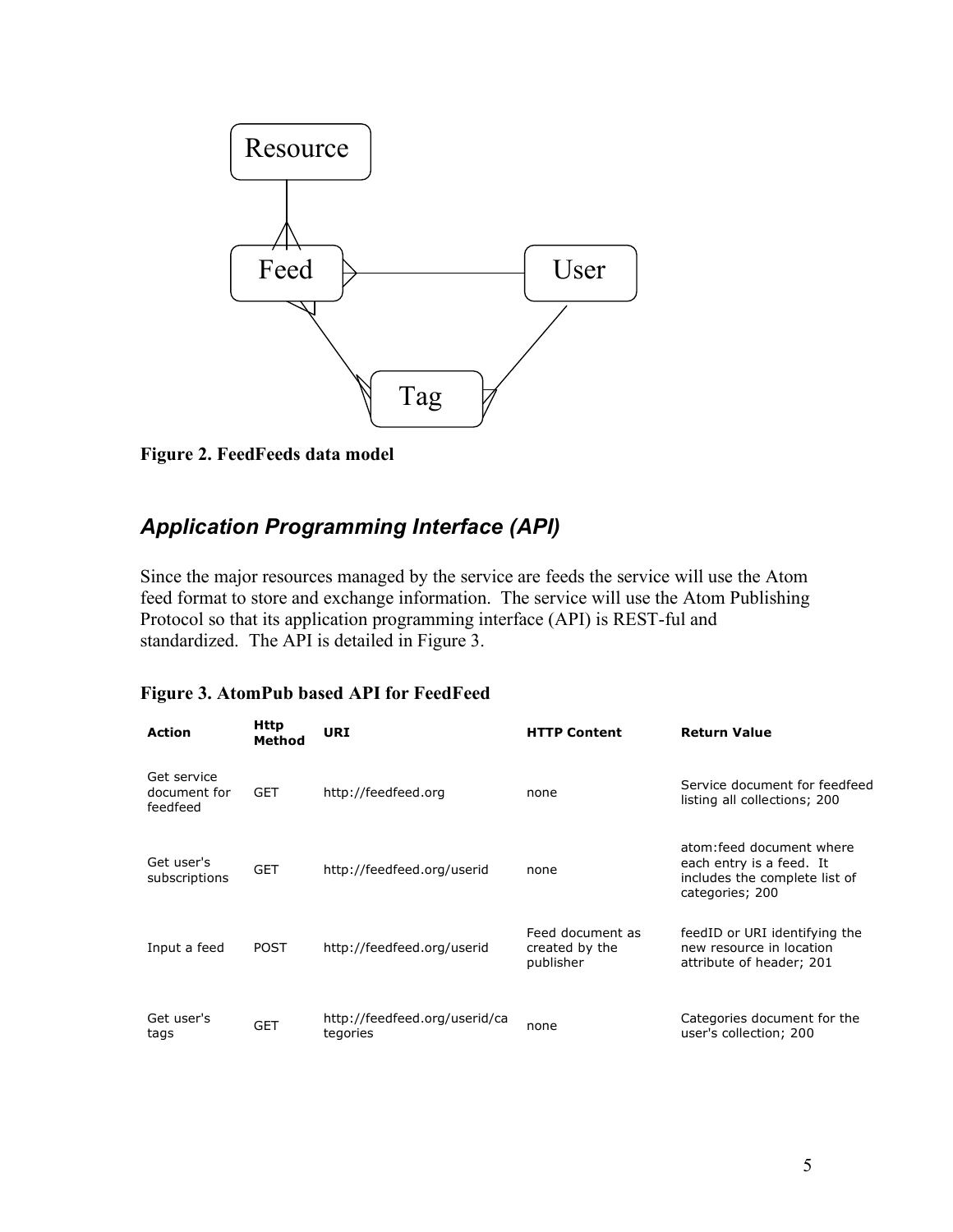| Modify tags or<br>other user<br>metadata for<br>the feed | <b>PUT</b>    | http://feedfeed.org/userid/fe<br>edid          | atom: entry document<br>with with no content<br>element. Contains<br>metadata elements | 200                                                                                              |
|----------------------------------------------------------|---------------|------------------------------------------------|----------------------------------------------------------------------------------------|--------------------------------------------------------------------------------------------------|
| Get popular<br>feeds                                     | <b>GET</b>    | http://feedfeed.org/popular                    | none                                                                                   | Feed document where each<br>entry is a feed. It includes the<br>complete list of categories; 200 |
| Export feeds<br>in OPML<br>format                        | <b>GET</b>    | http://feedfeed.org/userid                     | none; accept header<br>set to 'text/x-opml'                                            | <b>OPML XML document</b>                                                                         |
| <b>Import OPML</b><br>document of<br>feeds               | <b>POST</b>   | http://feedfeed.org/userid                     | none; content set to<br>'text/x-opml'                                                  | Feed document specifying URI<br>for each input feed; 201                                         |
| Get feeds<br>filtered by tag                             | <b>GET</b>    | http://feedfeed.org/userid?ca<br>tegory='tag1' | none                                                                                   | Feed document with feeds as<br>entries; 200                                                      |
| Get a user's<br>feed                                     | <b>GET</b>    | http://feedfeed.org/userid/fe<br>edid          | none                                                                                   | Feed document with a single<br>entry representing the feed;<br>200                               |
| Delete a<br>user's feed                                  | <b>DELETE</b> | http://feedfeed.org/userid/fe<br>edid          | none                                                                                   | none; 200                                                                                        |

### *Query Format*

FeedFeed will need to support a wide range of queries. A client service, for example, might want to get a list of the most recent feeds or feeds with specific characteristics. AtomPub is silent on queries and needs to be extended to handle them. One common way to do is to use GData [7], Google's extension to AtomPub API used for its own services. Instead we chose FIQL, the Feed Item Query Language [8], for this purpose. FIQL is currently a draft submitted for comments in the IETF approval process. Although choosing a standard before it has been approve is risky we decided FIQL offered greater flexibility than GData. Example queries using FIQL are shown in Figure 4.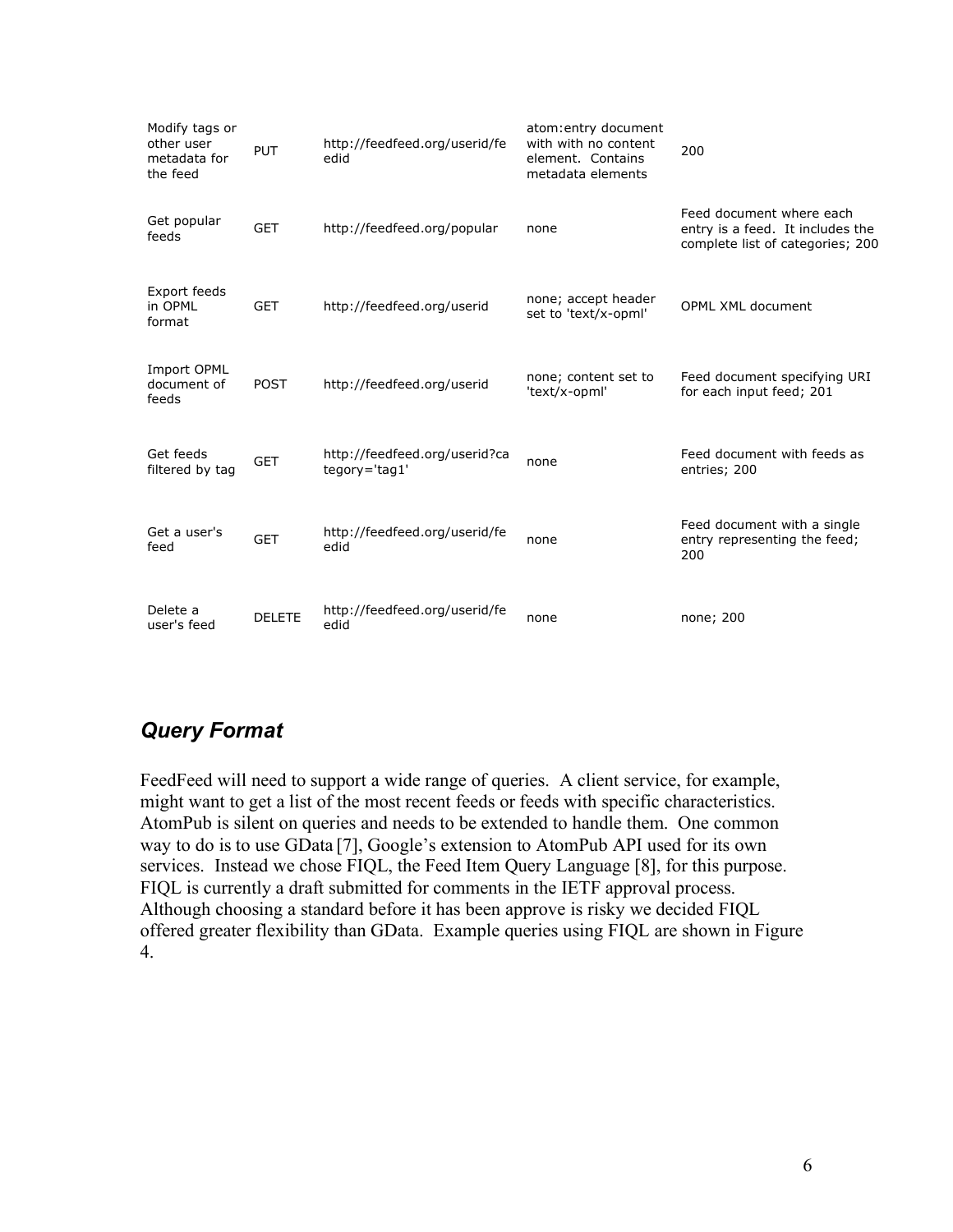|  | <b>Figure 4. Example FIQL queries</b> |  |  |
|--|---------------------------------------|--|--|
|--|---------------------------------------|--|--|

| <b>Action</b>                                            | <b>Http</b><br>Method | <b>URI</b>                                                | <b>HTTP</b><br>Content | <b>Return Value</b>                         |
|----------------------------------------------------------|-----------------------|-----------------------------------------------------------|------------------------|---------------------------------------------|
| Get user's feeds<br>with title<br>starting with<br>'foo' | <b>GET</b>            | http://feedfeed.org/userid?title==f<br>$00*$              | none                   | Feed document with<br>feeds as entries; 200 |
| Get all feeds in<br>itunes news<br>category              | <b>GET</b>            | http://feedfeed.org?itunes:categor<br>$y = news$          | none                   | Feed document with<br>feeds as entries; 200 |
| Get all feeds<br>since march<br>2008                     | <b>GET</b>            | http://feedfeed.org?updated=gt=2<br>008-01-01T00:00:00Z   | none                   | Feed document with<br>feeds as entries; 200 |
| Get user's feed<br>with "ag tech"<br>in summary          | <b>GET</b>            | http://feedfeed.org/userid?summa<br>$ry = = *aq$ %20tech* | none                   | Feed document with<br>feeds as entries; 200 |
| Get all feeds<br>from the last<br>day                    | GET                   | http://feedfeed.org?updated=lt=-<br>P <sub>1</sub> D      | none                   | Feed document with<br>feeds as entries; 200 |

## **Technical Implementation**

The choice for the database was straightforward – we settled on MySQL because it is freely available and scales well. We next spent some time looking for an implementation of AtomPub. Appendix D shows the results of the evaluation efforts. We decided to use Amplee – it seemed the most complete implementation and had support for a number of storage options. This also dictated the choices for language of implementation and the web framework – Amplee is Python based and was designed to run on top of the CherryPy, a Python based object-oriented HTTP framework [9]. Because Python became the language of implementation we decided to use Dejavu [10] as the interface to the MySQL database.

After a lot of following time and effort we determined that Amplee was not working well for our purpose. Although the exact method of storage was abstracted away in Amplee the data model was not. It did not appear possible, or at least possible in our time frame, to rewrite Amplee to confirm to our data model. After we jettisoned Amplee we did not have time to implement the full AtomPub API for the service. Instead we put together a makeshift API for the service prototype and it is detailed in Figure 5.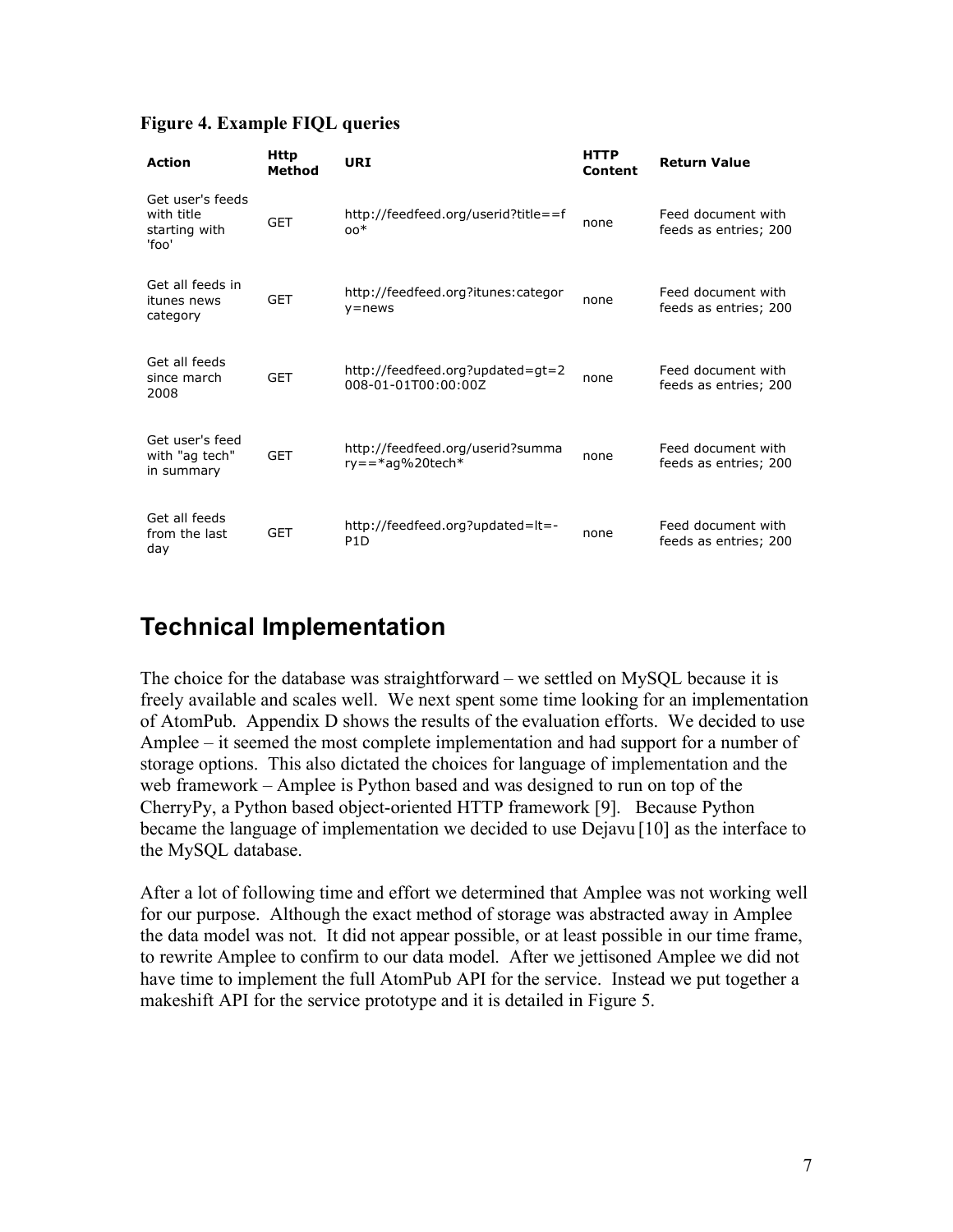| <b>Action</b>                | Http<br>Method | URI                               | <b>HTTP Content</b>      | <b>Return Value</b>                                                  |
|------------------------------|----------------|-----------------------------------|--------------------------|----------------------------------------------------------------------|
| Input a feed                 | <b>POST</b>    | http://feedfeed.org/userid        | feed=[feed/url/he<br>re1 | none                                                                 |
| Tag a feed                   | <b>POST</b>    | http://feedfeed.org/userid/feedid | $tagtext{$               | none                                                                 |
| Get user's<br>subscriptions  | <b>GET</b>     | http://feedfeed.org/userid        | none                     | A feed XML with feeds<br>as entries                                  |
| Get user's tags              | <b>GET</b>     | http://feedfeed.org/userid        | $info =$ servdoc         | AtomPub service<br>document with<br>categories for the<br>collection |
| Get feeds<br>filtered by tag | <b>GET</b>     | http://feedfeed.org/userid        |                          | A feed XML with feeds<br>as entries                                  |
| Get all tags                 | GET            | http://feedfeed.org               | $info =$ servdoc         | AtomPub service<br>document with<br>categories for the<br>collection |

#### **Figure 5. API implemented in prototype.**

#### *User Interface*

Since the FeedFeeds service is designed as a back end system it requires a user interfaces to demonstrate its functionality. A potential user interface mock-up is shown in Figure 6. Proof of concept PHP code based on the FeedFeeds API has been developed by Jim Miller. The interface allows the user to view his subscriptions alongside the tag cloud. The user can import new feeds into his account and tag them.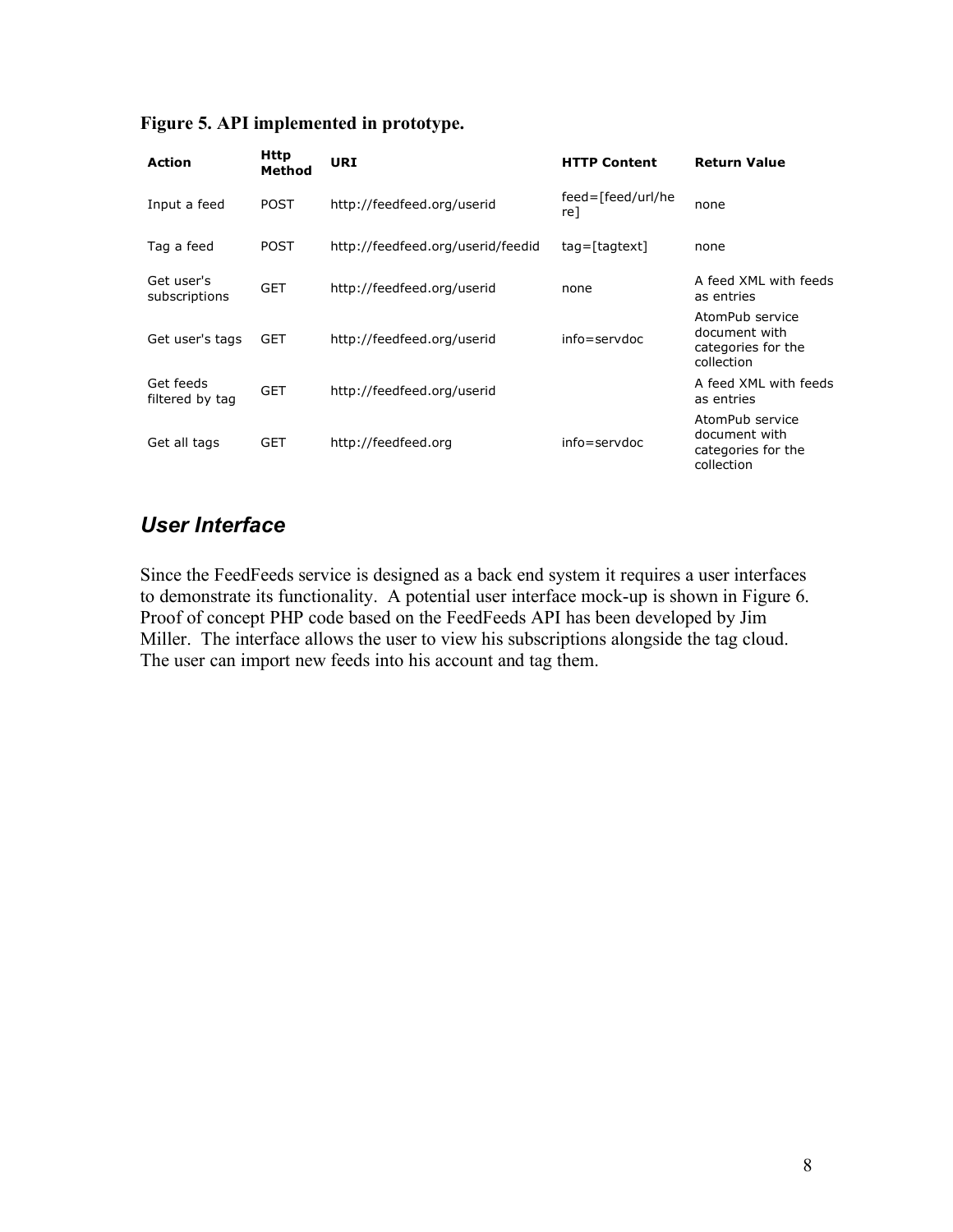

**Figure 6. Example feed consumer service screenshot.**

# **Future Work**

### *Service API*

Although the developed prototype demonstrates the functionality of the service well it does not closely adhere to the original design specifications. The API of the service will have to be redesigned to implement the AtomPub standard. It would be worthwhile to analyze Amplee again and evaluate how much effort it would take to redesign the underlying data model. If such redesign is deemed unfeasible then AtomPub should be implemented using the current setup. This setup, the combination of Python as the language, CherryPy as the web framework, and Dejavu as the database interface works well – implementing AtomPub on it should be relatively easy if somewhat tedious.

### *User interface*

The consumer user interface should be built out to take full advantage of the FeedFeed service functionality. This will ensure the FeedFeed service is useful and usable to at least one community. To make sure that the service is abstract enough for different purposes a feed publisher interface will need to be created. Development of these interfaces will also help point out deficiencies to address in the FeedFeeds service.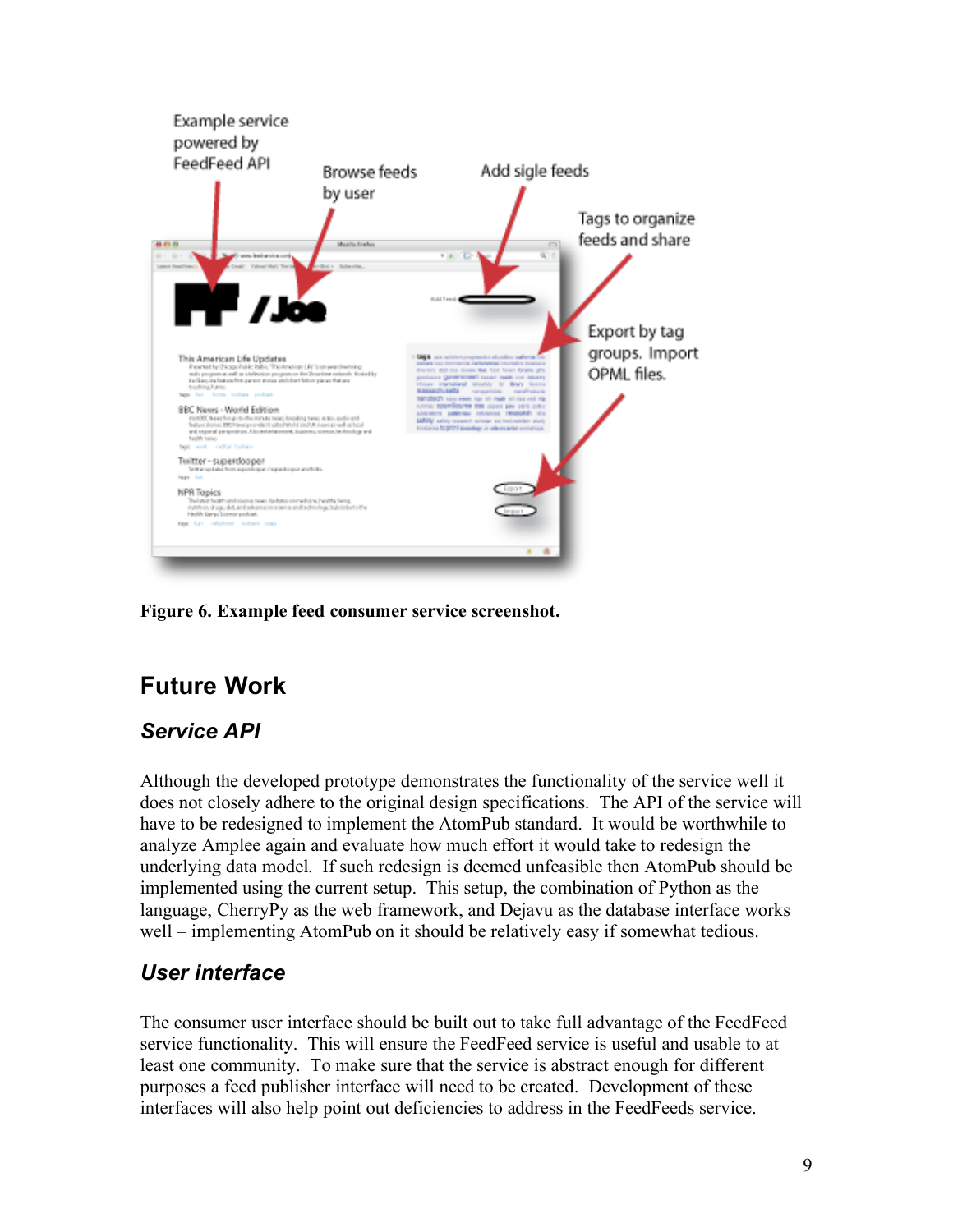#### *Service speed*

The service is currently running on CherryPy routed through Apache. The CherryPy website claims that this set up can support a modest to large service. Some load testing should be done to test this. At this time the response time is slower than expected. Some of this could probably be addressed by careful review of database access code.

#### *Research Questions*

What kind of publishers use feeds and how often do they use them? What fraction of the feeds produced get read at all? For a feed that's read, what proportion of the contents are read? How do most people read feed content? What is the ranking between the different motivations behind reading feeds? Are feeds used differently on intranets as opposed to the internet?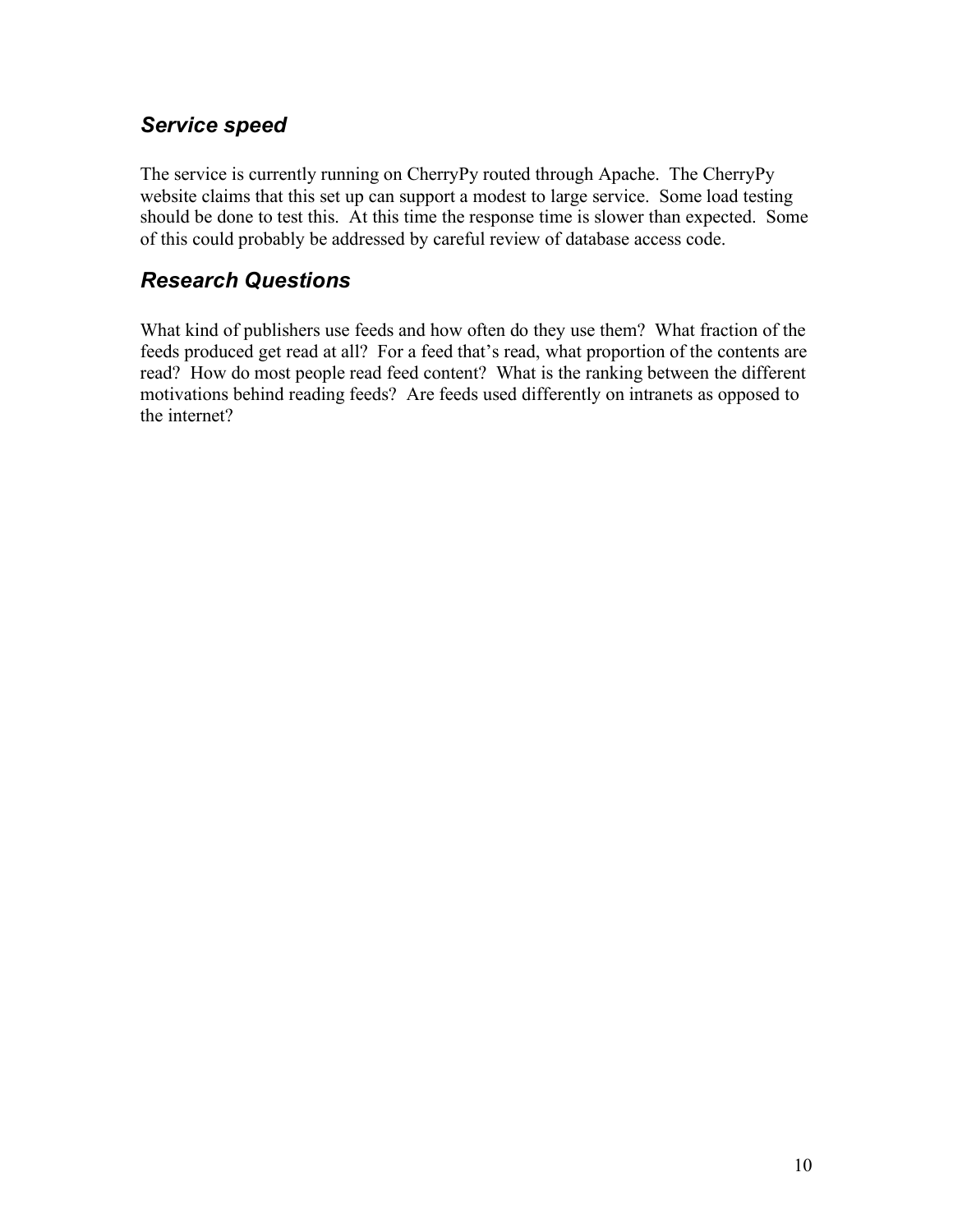## **Bibliography**

- 1. Erik Wilde and Igor Pesenson, "Feed Feeds: Managing Feeds Using Feeds" (May 5, 2008). School of Information. Paper 2008-025. http://repositories.cdlib.org/ischool/2008-025
- 2. M. Nottingham and R. Sayre, "The Atom Syndication Format". Internet RFC 4287, December 2005. http://www.ietf.org/rfc/rfc4287
- 3. Joe Gregorio and Bill de Hora. "The Atom Publishing Protocol". Internet RFC 5023, October 2007. http://www.ietf.org/rfc/rfc5023.txt
- 4. Joshua Grossnickle, Todd Board, Brian Pickens, Mike Bellmont. "RSS— Crossing into the Mainstream". Yahoo! White Paper, October 2005. http://publisher.yahoo.com/rss/RSS\_whitePaper1004.pdf
- 5. Del.icio.us, http://www.del.icio.us
- 6. Dave Winer, Outline Processor Markup Language (OPML), November 2000, http://www.opml.org/spec
- 7. GData, http://code.google.com/apis/gdata/overview.html
- 8. N. Nottingham, "FIQL: The Feed Item Query Language". Internet draft, December 2007. http://tools.ietf.org/html/draft-nottingham-atompub-fiql-00
- 9. CherryPy, http://www.cherrypy.org/
- 10. Dejavu, http://www.aminus.net/dejavu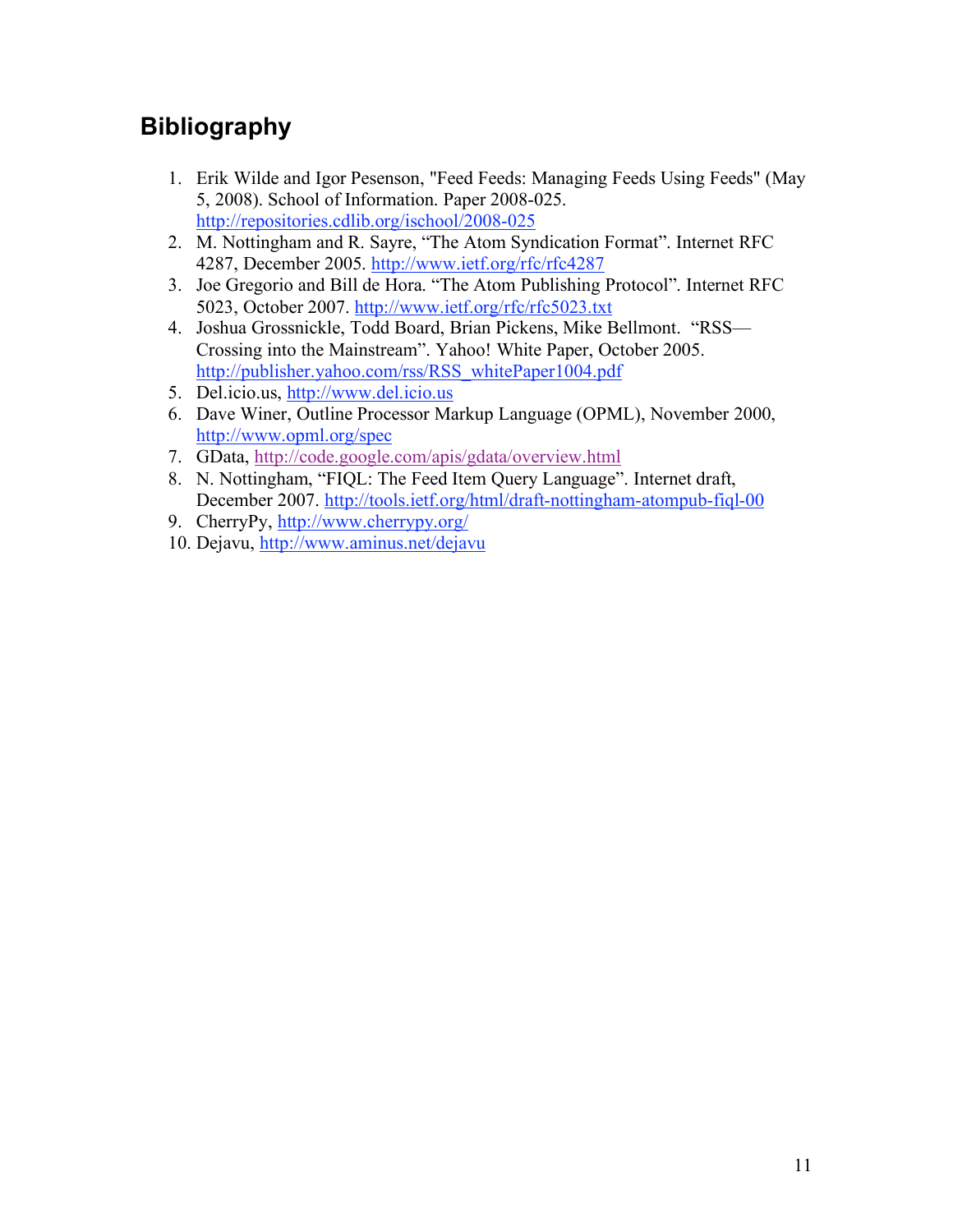# **Appendix A.**

#### XML Documents

Below is an example of a feedfeed document. The document is a valid Atom feed document with each entry corresponding to a feed in the collection. The content element of the entry contains data provided by the feed publisher – this could be the title, summary, links to the feed and similar. The metadata provided by the user and stored by the FeedFeed service is provided inside the entry but outside the content element.

```
<?xml version="1.0" encoding="UTF-8"?>
<feed xmlns="http://www.w3.org/2005/Atom">
    <title>FeedFeed subscriptions of igor</title>
    <id>ff:feedfeed,igor,2008:05:05</id>
    <updated>2008-05-05T23:20:50.52Z</updated>
    <entry>
        <link
href="http://groups.ischool.berkeley.edu/feedfeed/igor/41" rel="self"/>
        <category term="toread"
scheme="http://groups.ischool.berkeley.edu/feedfeed/igor"/>
        <category term="boring"
scheme="http://groups.ischool.berkeley.edu/feedfeed/igor"/>
        <category term="crazy"
scheme="http://groups.ischool.berkeley.edu/feedfeed/igor"/>
        <content>
            <feed>
                <title>This American Life Updates</title>
                <id>NULL</id>
                <updated>Fri, 02 May 2008 16:00:00 -0600</updated>
                <link
href="http://feeds.thisamericanlife.org/talupdates"
type="application/rss+xml"
                    rel="self"/>
                <link href="http://www.thisamericanlife.org"
type="text/html" rel="alternate"/>
                <summary>Presented by Chicago Public Radio, "This
American Life" is an award-winning radio program as well as a
television program on the Showtime network. Hosted by Ira Glass, we
feature first-person stories and short fiction pieces that are
touching, funny, and </summary>
            </feed>
        </content>
    </entry>
    <entry>
        <link
href="http://groups.ischool.berkeley.edu/feedfeed/igor/42" rel="self"/>
        <category term="fun"
      scheme="http://groups.ischool.berkeley.edu/feedfeed/igor"/>
        <category term="bioproject"
scheme="http://groups.ischool.berkeley.edu/feedfeed/igor"/>
        <category term="toread"
scheme="http://groups.ischool.berkeley.edu/feedfeed/igor"/>
        <content>
            <feed>
                <title>Atom</title>
```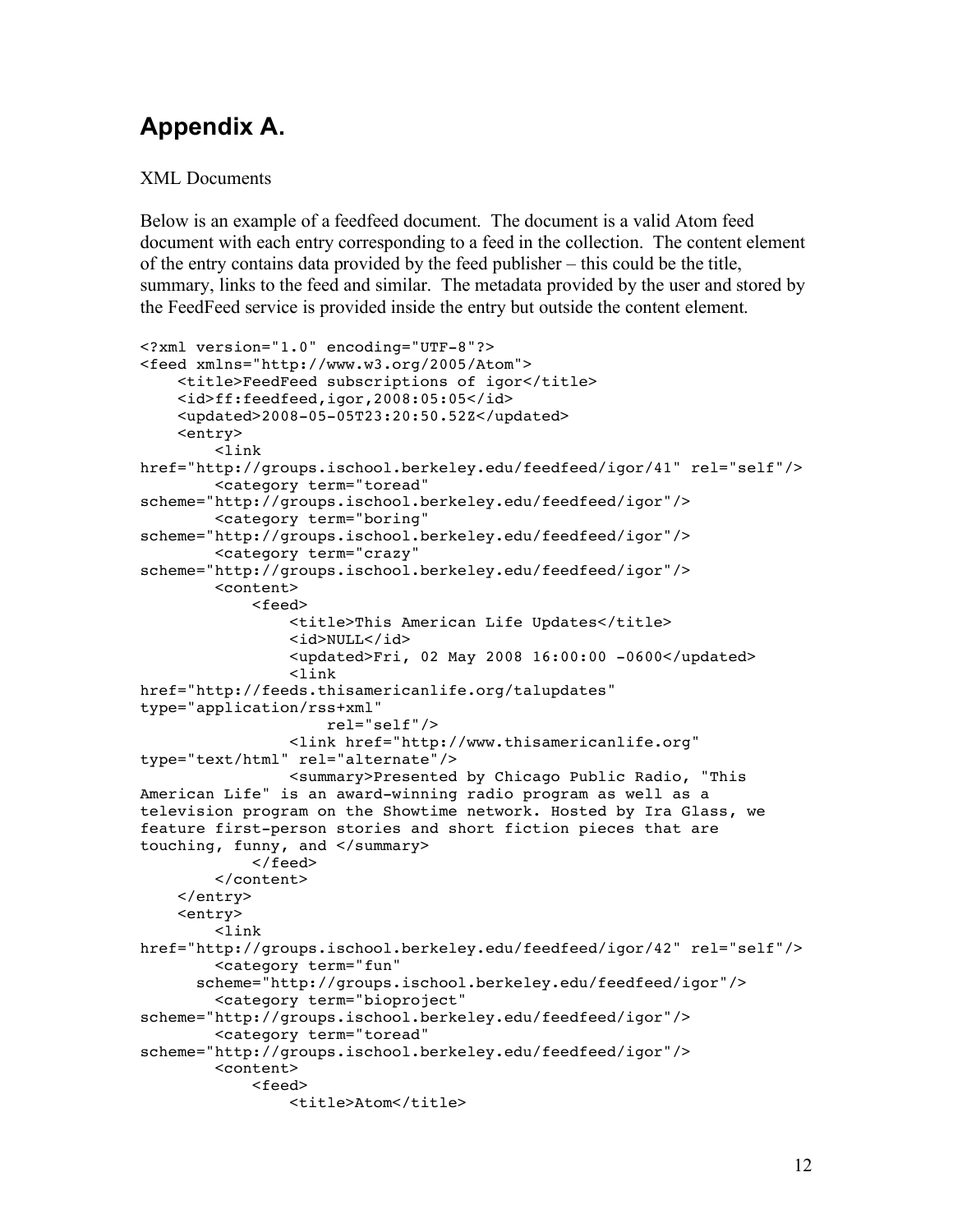```
<id>tag:www.atompub.org,2005:/blog//1</id>
                <updated>2005-07-17T01:10:32Z</updated>
                <link href="http://atompub.org/blog/index.atom"
type="application/atom+xml"
                    rel="self"/>
                <link href="http://atompub.org" type="text/html"
rel="alternate"/>
                <summary>Atom news in Atom.</summary>
            </feed>
        </content>
   </entry>
</feed>
```
Below is an example of a service document for a user's collection. Although we did not implement AtomPub for the prototype we still borrowed some of the structures. This document is currently only used to show list of categories or tags used in a collection.

```
<app:service xmlns:app="http://www.w3.org/2007/app"
xmlns:atom="http://www.w3.org/2005/Atom"
    xml:lang="en" xmlns:ff="http://www.feedfeed.org/2008/ff">
    <app:workspace>
        <atom:title>User Collections</atom:title>
        <app:collection
href="http://groups.ischool.berkeley.edu/feedfeed/igor">
            <atom:link
href="http://groups.ischool.berkeley.edu/feedfeed/igor" type="self"
                rel="alternate"/>
            <app:categories fixed="no">
                <atom:category term="bioproject"
scheme="http://groups.ischool.berkeley.edu/feedfeed/igor" num="2"/>
                <atom:category term="boring"
scheme="http://groups.ischool.berkeley.edu/feedfeed/igor" num="4"/>
                <atom:category term="cell"
scheme="http://groups.ischool.berkeley.edu/feedfeed/igor" num="4"/>
                <atom:category term="cool"
scheme="http://groups.ischool.berkeley.edu/feedfeed/igor" num="1"/>
                <atom:category term="crazy"
scheme="http://groups.ischool.berkeley.edu/feedfeed/igor" num="3"/>
                <atom:category term="forjim"
scheme="http://groups.ischool.berkeley.edu/feedfeed/igor" num="2"/>
                <atom:category term="fun"
scheme="http://groups.ischool.berkeley.edu/feedfeed/igor" num="11"/>
                <atom:category term="nyc"
scheme="http://groups.ischool.berkeley.edu/feedfeed/igor" num="3"/>
                <atom:category term="toread"
scheme="http://groups.ischool.berkeley.edu/feedfeed/igor" num="4"/>
                <atom:category term="work"
scheme="http://groups.ischool.berkeley.edu/feedfeed/igor" num="6"/>
            </app:categories>
        </app:collection>
    </app:workspace>
</app:service>
```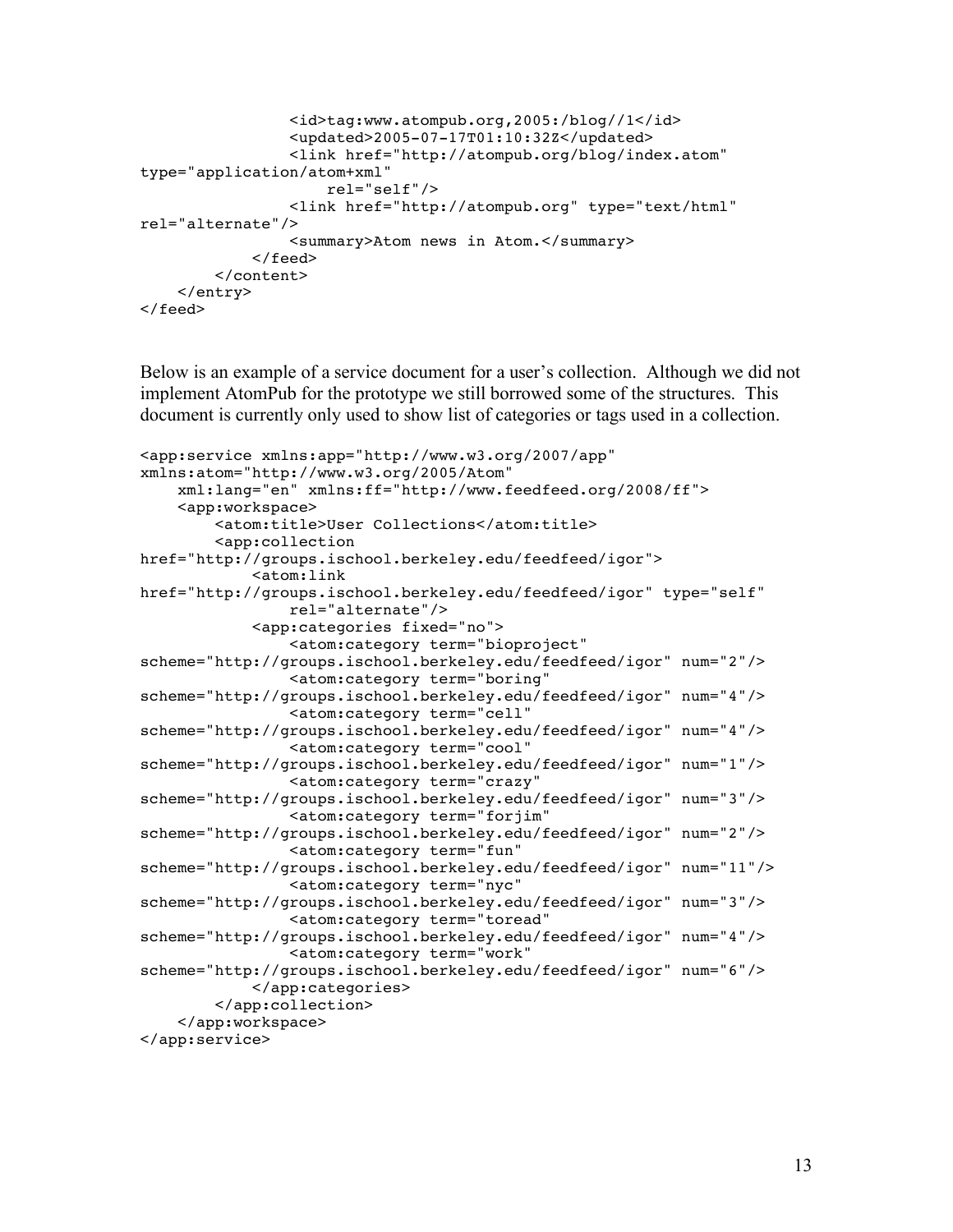# **Appendix B.**

Selection of AtomPub implementation results.

|                                                                                                         | <b>Amplee</b>                                                                                                                                                    | <b>PHP AtomPub</b>                                                                         | <b>Abdera</b>                                                                                                                                                                           | eXist                                                                                                      | ruby-atompub<br>@ RubyForge                      |
|---------------------------------------------------------------------------------------------------------|------------------------------------------------------------------------------------------------------------------------------------------------------------------|--------------------------------------------------------------------------------------------|-----------------------------------------------------------------------------------------------------------------------------------------------------------------------------------------|------------------------------------------------------------------------------------------------------------|--------------------------------------------------|
| Completeness<br>of the<br>implementation<br>?                                                           | Looks pretty<br>completefrom the<br>tutorial<br>Does: POST, PUT,<br>GET, DELETE, Create<br>new indexers, paging                                                  | Appears complete<br>but does not<br>explicitly state so.<br>All code dates<br>12/13/2007   | Appears complete, code<br>dated 10/2007                                                                                                                                                 | Complete.<br>Unable to<br>verify - could<br>not find<br>atompub<br>interface on<br>1.0.2 to run<br>APE on. | Developmental.<br>Last updated on<br>May 5, 2006 |
| Support of the<br>final RFC 5023<br>or some draft<br>version?                                           |                                                                                                                                                                  | Points to rfc5023<br>so probably yes                                                       | Supports AtomPub final<br>draft                                                                                                                                                         | Draft (?)                                                                                                  | Supports older<br>draft                          |
| Support for<br>additional<br>standards?                                                                 | Community working to<br>integrate with XMPP.<br>May be possible to<br>extend to support<br>tombstones / feature<br>discovery. No support<br>for bidirectionality | Supports Feed<br>Paging and<br>Archiving, does<br>not mention<br>others.                   | Supports License<br>Extension and feed<br>paging/archiving, also<br>supports a GeoRSS<br>extension                                                                                      | No                                                                                                         |                                                  |
| How is the<br>connection to<br>the back-end<br>data store?                                              | Flexible. Supports S3,<br>ZODB, etc.                                                                                                                             | PDO version<br>available but does<br>not implement<br>categories. Flat<br>files by default | Not sure, but appears<br>to be file based. Could<br>possibly be extended to<br>include database<br>support, but that would<br>require an unknown<br>amount of development<br>on our end | Unstable<br>database                                                                                       |                                                  |
| Is it possible to<br>pass through<br>query<br>parameters?                                               | Supports OpenSearch<br>and its Geo extension.<br>Supports query by<br>collection.                                                                                | Probably not                                                                               | Unsure, inclined to say<br>no (the documentation<br>was not very helpful on<br>this point)                                                                                              | No - XQuery<br>POST to<br>/atom/query/<br><collection></collection>                                        |                                                  |
| Is there an<br>abstract feed<br>API, or do users<br>need to<br>construct and<br>parse XML?              | Yes                                                                                                                                                              | Don't know,<br>probably the<br>latter                                                      | Feed API seems to<br>follow the Atom<br>Publishing Protocol<br>actions (postEntry,<br>deleteEntry, getEntry,<br>putEntry, getFeed,<br>getCategory)                                      | Construct/par<br>se XML                                                                                    |                                                  |
| <b>HTTP</b><br>authentication<br>support? if so,<br>which methods<br>(basic, digest<br>access, cookies) | Found none. But there<br>is a crawler which<br>does some of this:<br>http://www.defuze.org<br>/oss/amplee/api-<br>0.6.0/amplee.contrib.c<br>rawler-pysrc.html    | It should                                                                                  | HTTP Auth support for<br>client requests, but<br>does support Google<br>Login and WSSE Login                                                                                            | Jetty - basic;<br>Tomcat - ?                                                                               |                                                  |
| <b>HTTPS? TLS</b><br>and/or SSL?                                                                        | Found none.                                                                                                                                                      | It should                                                                                  | SSL support for client<br>requests                                                                                                                                                      | Jetty -<br>SSL/TLS                                                                                         |                                                  |